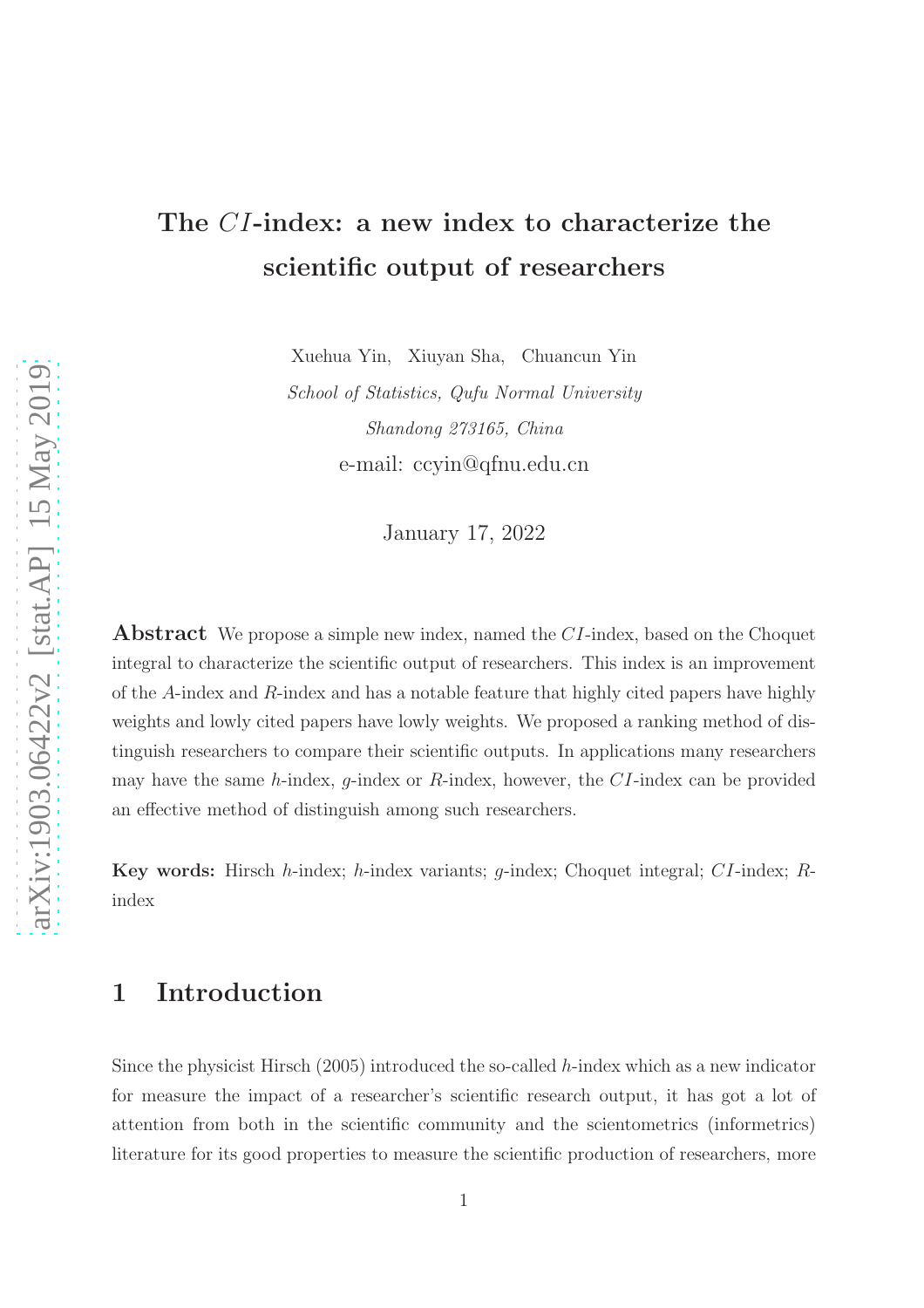than 8430 of articles have been written on the h-index (Data from Google Scholar as of March 15, 2019). The result was reviewed in Nature (Ball (2005)) and Science (Anon (2005)) as well. A large part of the literature building on Hirsch's work is concerned with introducing variants, extensions, and generalizations of the  $h$ -index. In the study of Bornmann et al. (2011), no less than 37 variants of the h-index were listed. In a more recent study (Bornmann  $(2014)$ ) says that there are around 50 variants of the h-index. The h-index is a simple single number incorporating both quantitative and qualitative aspects. The h-index is also robust in the sense that it is insensitive to a set of uncited (or lowly cited) papers but also it is insensitive to one or several outstandingly highly cited papers. This last aspect can be considered as a drawback of the h-index, for more details we refer to Egghe (2006a). For more advantages and disadvantages of the h-index see also Hirsch (2005, 2007) and Jin et al. (2007). In order to overcome some of these limitations scientists have proposed several new indicators based on the h-index with the intention of either replacing or complementing the original h-index. To overcome the well-known problem of the insensitivity of the h-index to the number of citations received by highly cited paper, Egghe (2006a, 2006b) first developed the g-index, Jin (2006) followed with the A-index, Jin et al. (2007) suggested correcting the h-index for the aging of papers using the AR-index, Egghe and Rousseau (2008) proposed a citation-weighted h-index, Anderson et al. (2008) describe a new version of the h-index, the "tapered h-index", which positively scores all of an author's citations, accounting for the tapered distribution of citations associated with highly cited papers rather than using a cut-off at h. Hirsch (2010) proposed an index to quantify an individual's scientific research output that takes into account the effect of multiple coauthorship. Alonso et al. (2010) proposed a new index, called hg-index, to characterize the scientific output of researchers which is based on both  $h$ -index and  $g$ -index to overcome the limitations of both indices. Recall that A-index is simply defined as the average number of citations received by the publications included in the Hirsch core. Mathematically, this is  $A = h^{-1} \sum_{i=1}^{h} y_i$ , where the numbers of citations  $y_i$ 's are ranked in decreasing order. Note that all the  $y_i$  have the same weight 1  $\frac{1}{h}$ . A closer related to *h*-index is *R*-index introduced in Jin et al. (2007) which is defined as  $R = \sqrt{hA}$ . Recently, Perry and Reny (2016) introduced Euclidean index  $l_E$ , which is the Euclidean length of  $(x_1, \dots, x_n)$ . Note that the Euclidean index, to some extent, avoids several shortcomings of the h-index and its successors. The only drawback may be that the weight of highly cited papers is too high. For example, consider three researchers A, B and C, A has 100 papers, each has 10 citations  $(h= 10)$ , B has 1 paper with 100 citations ( $h= 1$ ) and C has 10000 papers, each has 1 citation ( $h= 1$ ). Then A, B and C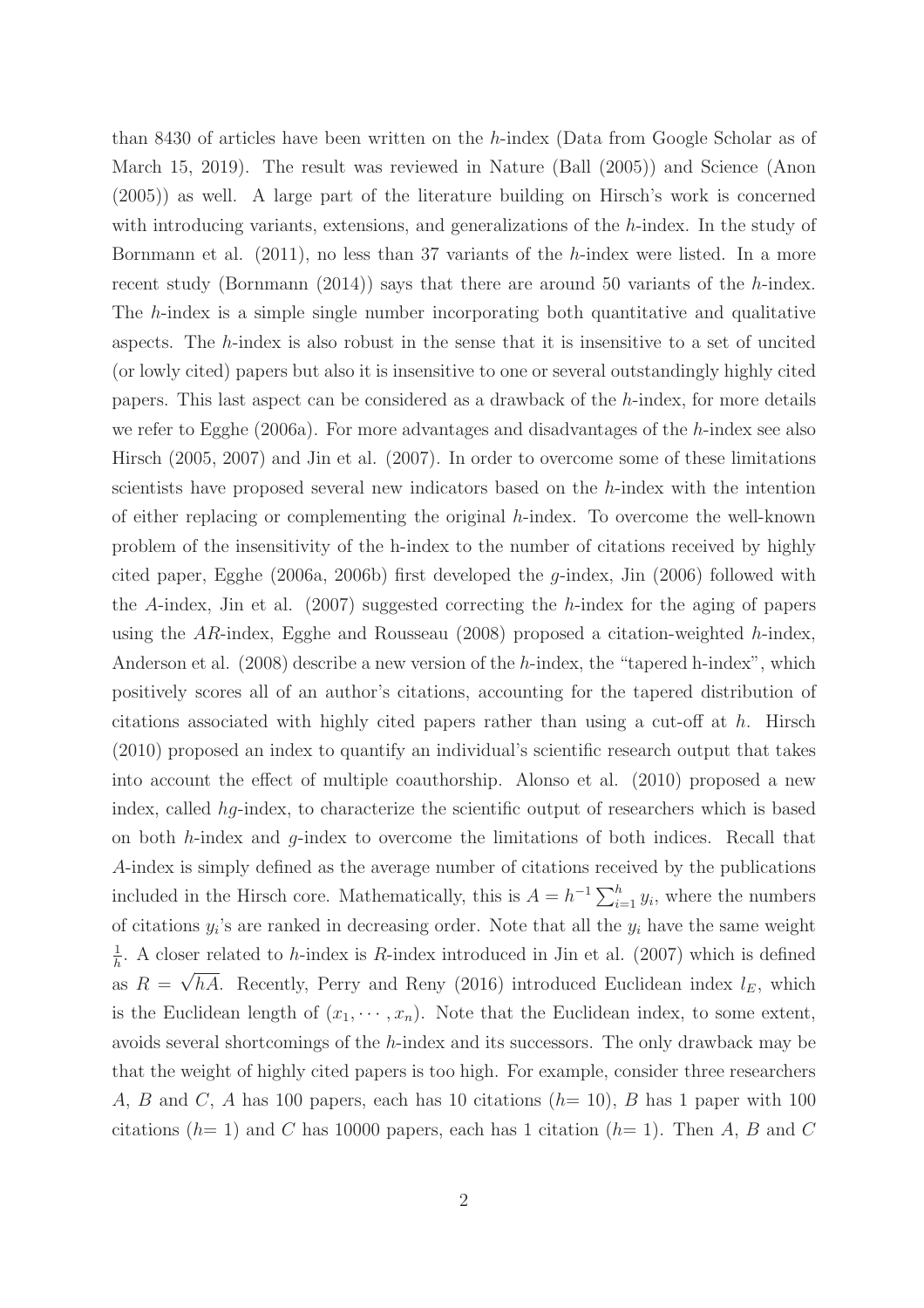have the same Euclidean index 100.

The aim of this paper is to present a new index—called the Choquet integral index (CI-index for short)- to characterize the scientific output of researchers. This index is an improvement of the A-index and has a notable feature that highly cited papers have highly weights and lowly cited papers have lowly weights. To our best knowledge, such a index has not been studied before. In the following, we first recall the definitions of distortion function and distortion expectation or Choquet integral, then we introduce three CIindices, namely,  $CI_h$ -index in the h-core,  $CI_q$ -index in the g-core and  $CI_N$ -index in the  $N$ -core, where  $N$  stands for all citations. After that we put forward a method to compare two researchers.

# 2 Preliminaries

**Definition 2.1.** A vector  $W = (w_1, \dots, w_n)$  is called a weight if W having the properties

$$
w_1 + \cdots + w_n = 1, \ \ 0 \le w_i \le 1, i = 1, 2, \cdots, n.
$$

*Moreover, if*  $w_i \leq w_j \ \forall \ i \leq j$ , then we call W is increasing, on the other hand if  $w_i \geq$  $w_j \forall i \leq j$ , we call it is decreasing.

**Definition 2.2.** A distortion function is a non-decreasing function  $g : [0, 1] \rightarrow [0, 1]$  such *that*  $g(0) = 0, g(1) = 1$ .

The notion of distortion function was proposed by Yaari (1987) in dual theory of choice under risk, since then many different distortions  $q$  have been proposed in the literature. The distortion function is also called regular increasing monotone quantifier in computer science and artificial intelligence literature, see Yager (1996). Here we list some commonly used distortion functions:

• Incomplete beta function  $g(x) = \frac{1}{\beta(a,b)} \int_0^x t^{a-1} (1-t)^{b-1} dt$ , where  $a > 0$  and  $b > 0$  are parameters and  $\beta(a, b) = \int_0^1 t^{a-1} (1-t)^{b-1} dt$ . Setting  $b = 1$  gives the power distortion  $g(x) = x^a$ ; setting  $a = 1$  gives the dual-power distortion  $g(x) = 1 - (1 - x)^b$ .

• The Wang distortion  $g(x) = \Phi(\Phi^{-1}(x) + \Phi^{-1}(p)), 0 < p < 1$ , where  $\Phi$  is the distribution function of the standard normal.

• The lookback distortion  $g(x) = x^p(1 - p \ln x), p \in (0, 1]$ .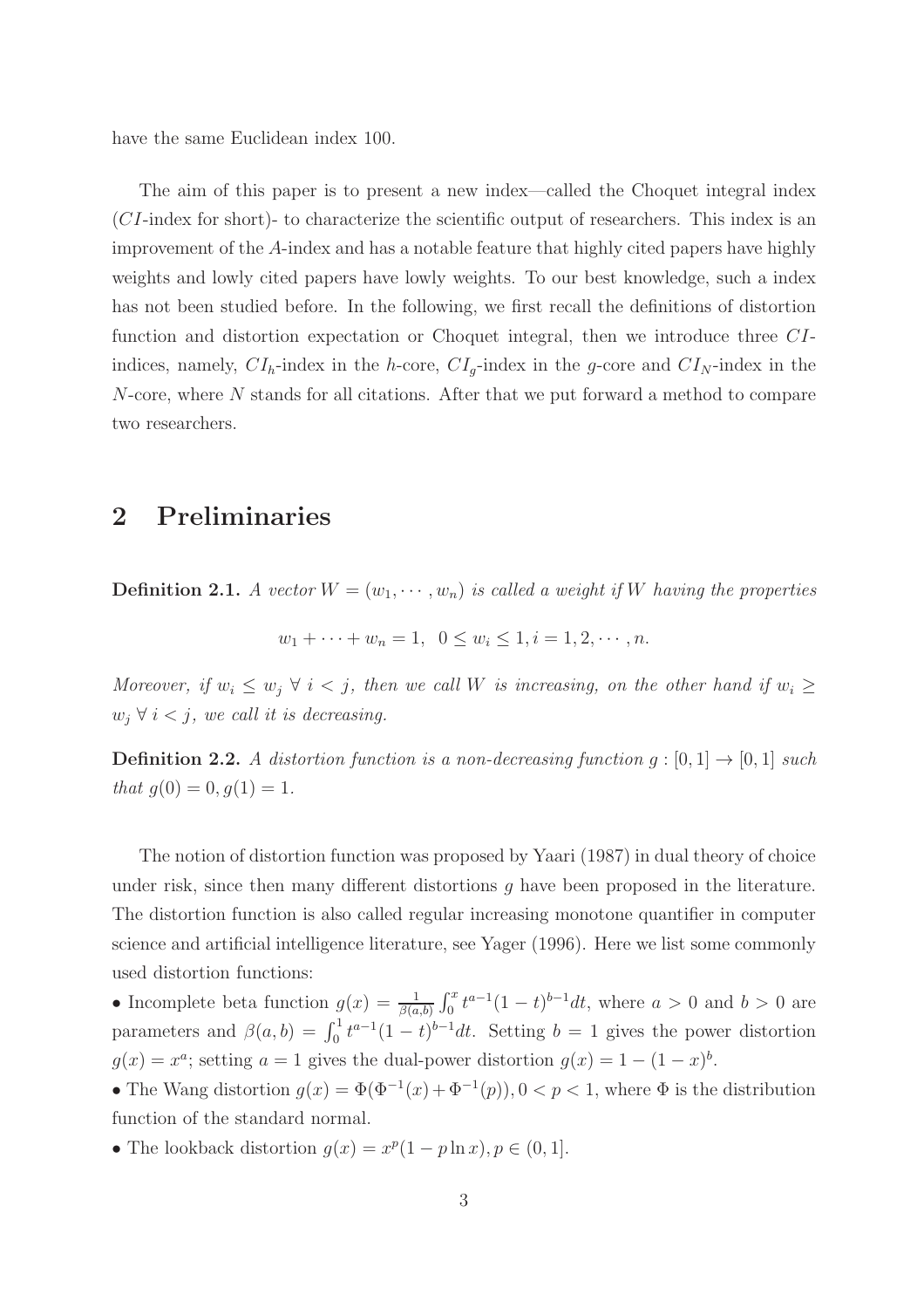Let us recall the standard definitions of convexity and concavity of functions.

**Definition 2.3.** Let I be an interval in real line R. Then the function  $f: I \to \mathbb{R}$  is said *to be convex if for all*  $x, y \in I$  *and all*  $\alpha \in [0, 1]$ *, the inequality* 

$$
f(\alpha x + (1 - \alpha)y) \leq \alpha f(x) + (1 - \alpha)f(y)
$$

*holds. If this inequality is strict for all*  $x \neq y$  *and*  $\alpha \in (0,1)$ *, then* f *is said to be strictly convex. A closely related concept is that of concavity:* f *is said to be (strictly) concave if, and only if,* −f *is (strictly) convex.*

Assume that  $x_1 \ge x_2 \ge \cdots \ge x_n$  are *n* positive numbers, given a distortion function Q, considering the following weighted sum

$$
WS_Q[X] = w_1 x_1 + \cdots w_n x_n, \qquad (2.1)
$$

where  $w_i$  is the weights generated by  $Q$  as follows

$$
w_i = Q\left(1 - \frac{i-1}{n}\right) - Q\left(1 - \frac{i}{n}\right), i = 1, 2, \cdots, n.
$$

Because of the nondecreasing nature of Q it follows that  $w_i > 0, i = 1, 2, \dots, n$ . Furthermore, from  $Q(1) = 1$  and  $Q(0) = 0$ , it follows that  $\sum_{i=1}^{n} w_i = 1$ . If Q is convex, then  $\{w_i\}$  is monotonic decreasing; if Q is concave, then  $\{w_i\}$  is monotonic increasing (see, e.g., Sha et al. (2018) for details). We remark that (2.1) can be written as a Choquet integral (see, e.g. Denneberg  $(1994)$ ) of a random variable X with probability distribution  $P(X = x_i) = \frac{1}{n}, i = 1, 2, \cdots, n$ :

$$
WS_Q[X] = \int_0^{+\infty} Q(S_X(x))dx,
$$
\n(2.2)

where  $S$  is the decumulative distribution function of  $X$  with probability distribution  $P(X = x_i) = \frac{1}{n}, i = 1, 2, \dots, n.$  For example,

$$
S_X(x) = \begin{cases} 1, & \text{if } x < x_n, \\ 1 - \frac{1}{n}, & \text{if } x_n \le x < x_{n-1}, \\ 1 - \frac{2}{n}, & \text{if } x_{n-1} \le x < x_{n-2}, \\ \vdots & \vdots & \vdots \\ 1 - \frac{n-1}{n}, & \text{if } x_2 \le x < x_1, \\ 0, & \text{if } x \ge x_1, \end{cases}
$$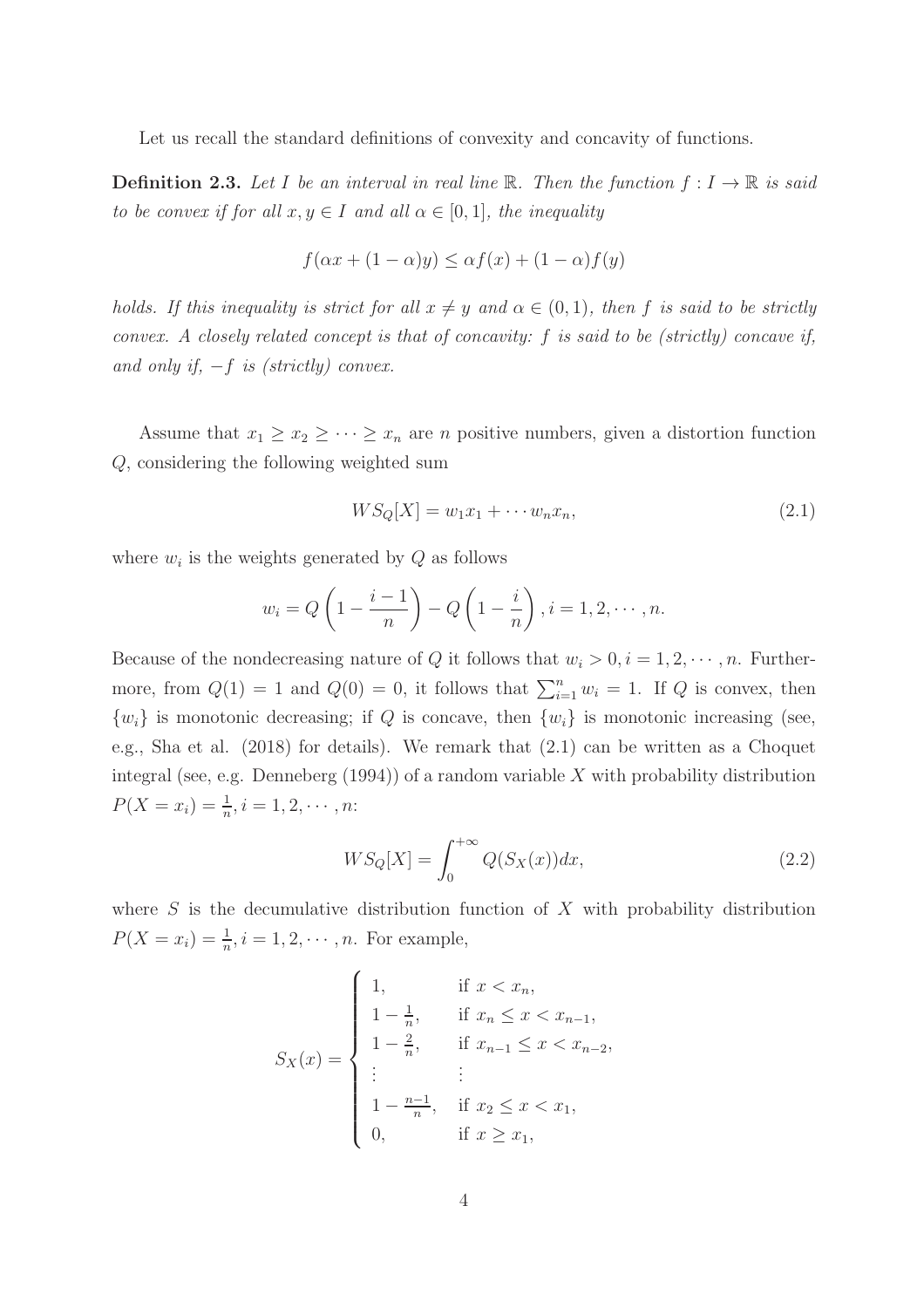for the case of  $x_1 > x_2 > \cdots > x_n$ , and

$$
S_X(x) = \begin{cases} 1, & \text{if } x < x_1, \\ 0, & \text{if } x \ge x_1, \end{cases}
$$

for the case of  $x_1 = x_2 = \cdots = x_n$ .

Obviously, the identity function is the smallest concave distortion function and also the largest convex distortion function; Any concave distortion function Q gives more weight to the tail than the identity function  $Q(x) = x$ , whereas any convex distortion function Q gives less weight to the tail than the identity function  $Q(x) = x$ . If  $Q(x) = x$ , then  $\rho_Q[X] = E[X]$ , the expectation of X. If Q is concave, then

$$
\rho_Q[X] \ge \int_0^{+\infty} S_X(x) dx = E[X],\tag{2.3}
$$

and if  $Q$  is convex, then

$$
\rho_Q[X] \le \int_0^{+\infty} S_X(x) dx = E[X].
$$

Clearly, if  $Q_1(x) \leq Q_2(x)$  for  $x \in [0,1]$ , then  $\rho_{Q_1}[X] \leq \rho_{Q_2}[X]$  for any random variable X.

From  $(2.2)$  we see that the Choquet integral satisfy the following properties:

- a) Positive homogeneity:  $\rho_Q[aX] = a\rho_Q[X]$  for any non-negative constant a;
- b) Translation invariance:  $\rho_Q[X + b] = \rho_Q[X] + b$  for any constant b;

c) Monotonicity:  $\rho_Q[X] \leq \rho_Q[Y]$  for any two random variables X and Y, where  $X \leq Y$ with probability 1.

### 3 The indices for different datasets

#### 3.1 CI-index in the h-core

A paper belongs to the h-core of a scientist if it has  $\geq h$  citations (Hirsch 2010). Hence the h-core may contain more than h elements and h-core contains exactly h elements if only one paper has h citations. We will use  $C_h$  standard for the set of h-core and the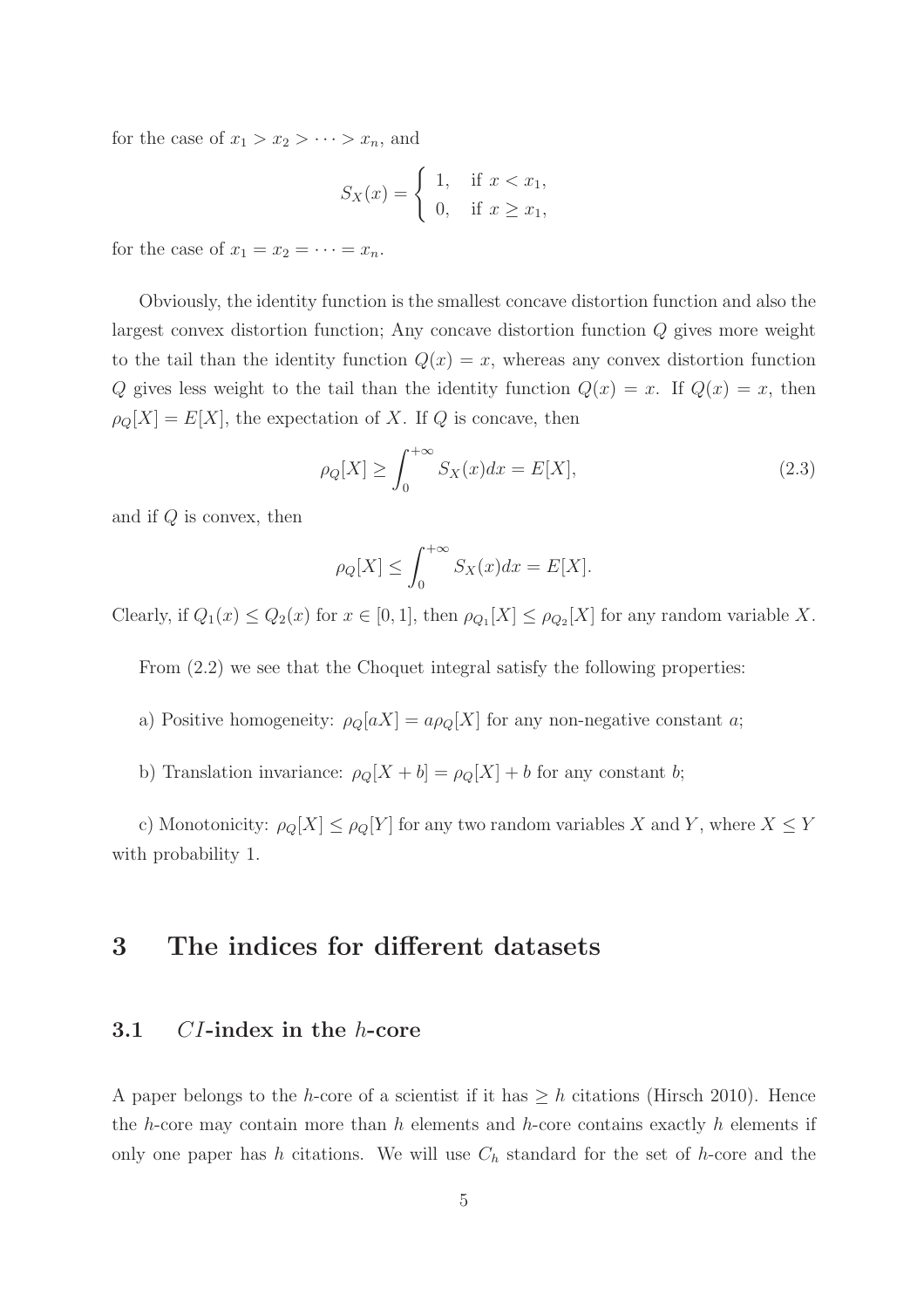number of elements in  $C_h$  is denoted by  $\sharp C_h$ . Note that  $C_h$  is a multiset, which, unlike a set, allows for multiple instances for each of its elements. The number or cardinality of a multiset is constructed by summing up the multiplicities of all its elements. For example,  $C(h) = [1, 1, 6]$ , the element 1 has multiplicity 2, 6 has multiplicity 1 and  $\sharp C_h = 3$ .

Let  $y_1, \dots, y_{\sharp C_h}$  be the elements of h-core  $C_h$  which are ranked in decreasing order, where h is the h-index. Note that  $y_h = \cdots = y_{\sharp C_h}$ . The CI-index in the h-core is defined as

$$
CIh[Q] = \sqrt{\sharp Ch[y_1w_1 + \dots + y_{\sharp C_h}w_{\sharp C_h}]},
$$
\n(3.1)

where

$$
w_j = Q\left(\frac{j}{\sharp C_h}\right) - Q\left(\frac{j-1}{\sharp C_h}\right), \ j = 1, 2, \cdots, \sharp C_h.
$$
  

$$
\sharp C_i - h
$$

In particular, when  $\sharp C_h = h$ ,

$$
CIh[Q] = \sqrt{h[y_1w_1 + \dots + y_hw_h]},
$$
\n(3.2)

where

$$
w_j = Q\left(\frac{j}{h}\right) - Q\left(\frac{j-1}{h}\right), \ j = 1, 2, \cdots, h.
$$

Here  $Q$  is a distortion function. The reason that taking the root is to prevent the number being too large. The distinguishability of  $CI<sub>h</sub>[Q]$  and  $(CI<sub>h</sub>[Q])<sup>2</sup>$  are same, since the function  $f(x) = \sqrt{x}$  is strictly increasing.

If Q is a concave distortion function, then by  $(2.3)$  we get  $CI<sub>h</sub>[Q] \geq R$ , where R is the R-index which defined by  $R = \sqrt{\sum_{i=1}^{h} y_i}$  (see e.g. Jin et al. (2007)). Taking  $Q(x) = x$  in (3.1) yields

$$
R_m := CI_h[Q] = \sqrt{\sum_{i=1}^{\sharp C_h} y_j},
$$

which can be seen as the modified version of  $R$ -index. The  $R_m$ -index are well-defined regardless of  $\sharp C_h = h$  or not.

If 
$$
Q(x) = \sqrt{x}
$$
, then  
\n
$$
\sharp C_h w_j = \sharp C_h \left( \sqrt{\frac{j}{\sharp C_h}} - \sqrt{\frac{j-1}{\sharp C_h}} \right) = \sqrt{\sharp C_h} \left( \sqrt{j} - \sqrt{j-1} \right), j = 1, 2, \cdots, \sharp C_h.
$$

Therefore,

$$
CI_h[Q] = \sqrt{\sqrt{\sharp C_h} \sum_{j=1}^{\sharp C_h} \left(\sqrt{j} - \sqrt{j-1}\right) y_j}.
$$
\n(3.3)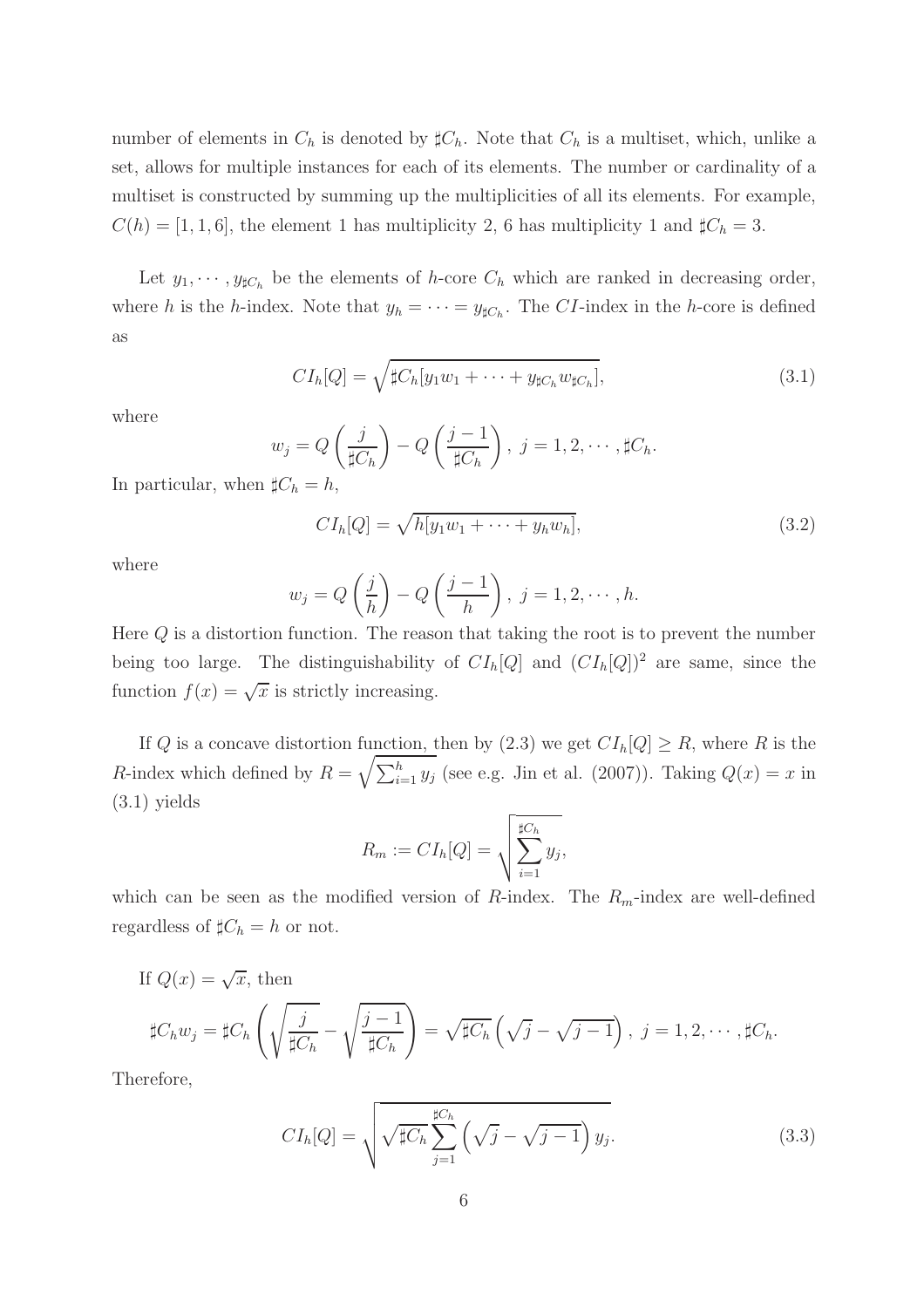In particular, if  $\sharp C_h = h$ , then

$$
CI_{h}[Q] = \sqrt{\sqrt{h} \sum_{j=1}^{h} \left(\sqrt{j} - \sqrt{j-1}\right) y_{j}}.
$$
\n(3.4)

#### 3.2 CI-index in the g-core

In order to give more weight to highly cited articles, Egghe  $(2006b)$  proposed the *q*-index. The g-index was presented by Egghe (2006a, b) as a simple variant of the h-index. A set of papers has a q-index q if q is the highest rank such that the top q papers have, together, at least  $g^2$  citations. This also means that the top  $g+1$  papers have less than  $(g+1)^2$  cites. Egghe and Rousseau (2008) pointed out that a small variant of the g-index is possible by not limiting it to  $g \leq T$ , where T stands for total number of papers. This means that, in these cases, fictitious articles with 0 citations have to be added. We will use  $C_g$  stands for the set of g-core and the number of elements in  $C_g$  is denoted by  $\sharp C_g$ . Obviously,  $\sharp C_g = g$ .

Let  $y_1, \dots, y_g$  be the elements of g-core  $C_g$  which are ranked in decreasing order, where  $g$  is the  $g$ -index. One can define an analogous quantity of  $CI$ -index in the  $g$ -core

$$
CI_g[Q] = \sqrt{g(y_1u_1 + \dots + y_gu_g)},
$$
\n(3.5)

where

$$
u_j = Q\left(\frac{j}{g}\right) - Q\left(\frac{j-1}{g}\right), \ j = 1, 2, \cdots, g.
$$

Here Q is a distortion function.

In particular, if  $y_1 = \cdots = y_g$ , then  $CI_g[Q] = \sqrt{gy_1}$ . If Q is a concave distortion function, then by (2.3) we get  $CI_g[Q] \ge R_g$ , where  $R_g = \sqrt{\sum_{i=1}^g y_i}$ , which is closely related to  $A_g$ -index (see, Schreiber (2010)). Taking  $Q(x) = x$  in (3.3) yields  $CI_g[Q] = R_g$ .

If  $Q(x) = \sqrt{x}$ , then

$$
CI_g[Q] = \sqrt{\sqrt{g} \sum_{j=1}^{g} \left(\sqrt{j} - \sqrt{j-1}\right) y_j}.
$$
\n(3.6)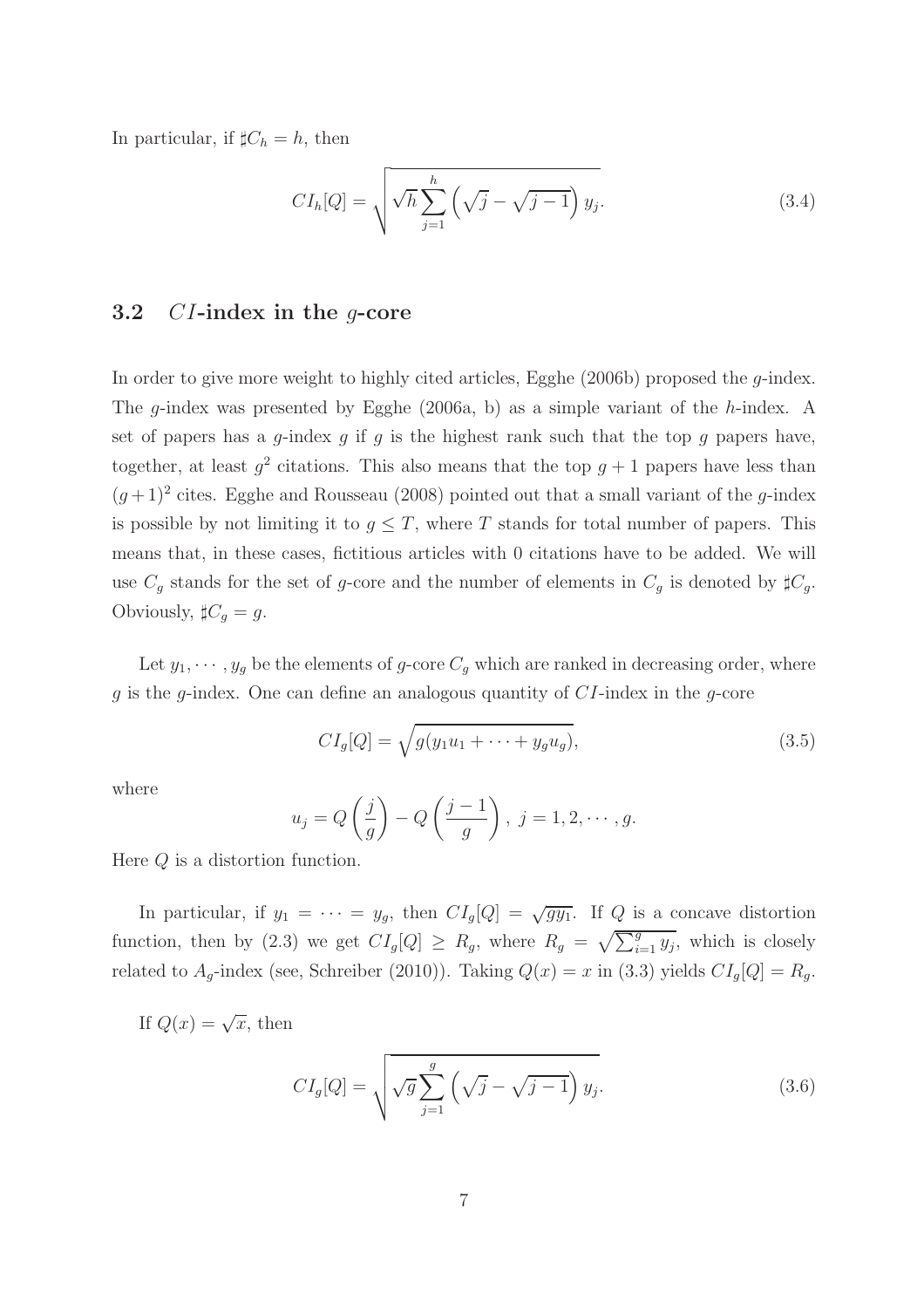#### 3.3 CI-index in the core of all citations

Highly cited papers are, of course, important for the determination of the values of  $CI<sub>h</sub>$ index and  $CI_q$ -index. However, it is not to take into account the "tail" papers (with low number of citations). Thus, maybe many citations that accompany the most highly cited papers effectively contribute zero. A bibliometric measure of publication output should be assign a positive score to each new citation as it occurs. It is necessary to consider the CI-index in the core of all citations.

Let *n* denote the number of published articles by a scientist, and let  $x_i$ ,  $i = 1, 2, \dots, n$ , denote the number of citations of the *i*-th most cited article, so that  $x_1 \geq x_2 \geq \cdots \geq$  $x_n > 0$ . Assume that  $N = x_1 + x_2 + \cdots + x_n$  represents the total number of citations received. The CI-index in the core of all citations is defined as

$$
CI_N[Q] = \sqrt{N(x_1v_1 + \dots + x_Nv_N)},\tag{3.1}
$$

where

$$
v_j = Q\left(\frac{j}{N}\right) - Q\left(\frac{j-1}{N}\right), \ j = 1, 2, \cdots, N.
$$

Here  $Q$  is a distortion function. If  $Q$  is a concave distortion function, then by  $(2.3)$  $CI_N[Q] \ge R_N$ , where  $R_N = \sqrt{\sum_{i=1}^N x_i}$ .

If  $Q(x) = \sqrt{x}$ , then

$$
CI_N[Q] = \sqrt{\sqrt{N} \sum_{j=1}^N \left(\sqrt{j} - \sqrt{j-1}\right) x_j}.
$$
\n(3.2)

## 4 Ranking method of distinguish researchers

Note that  $CI_{h}[Q], CI_{g}[Q]$  and  $CI_{N}[Q]$  are the increasing functions of h, g, N and  $y'_{i}$  $i<sub>s</sub>$ . Thus a method can be proposed to compare the scientific outputs of two researchers  $R_1$  and  $R_2$ as follows: Assume the researcher  $R_i$  have h-indices  $h_i$ , g-indices  $g_i$  and the total number of citations  $N_i$ , respectively.

- (1) If  $CI_{h_1}[Q] > CI_{h_2}[Q]$ , then  $R_1 \succ R_2$ ;
- (2)  $CI_{h_1}[Q] < CI_{h_2}[Q]$ , then  $R_1 \prec R_2$ ;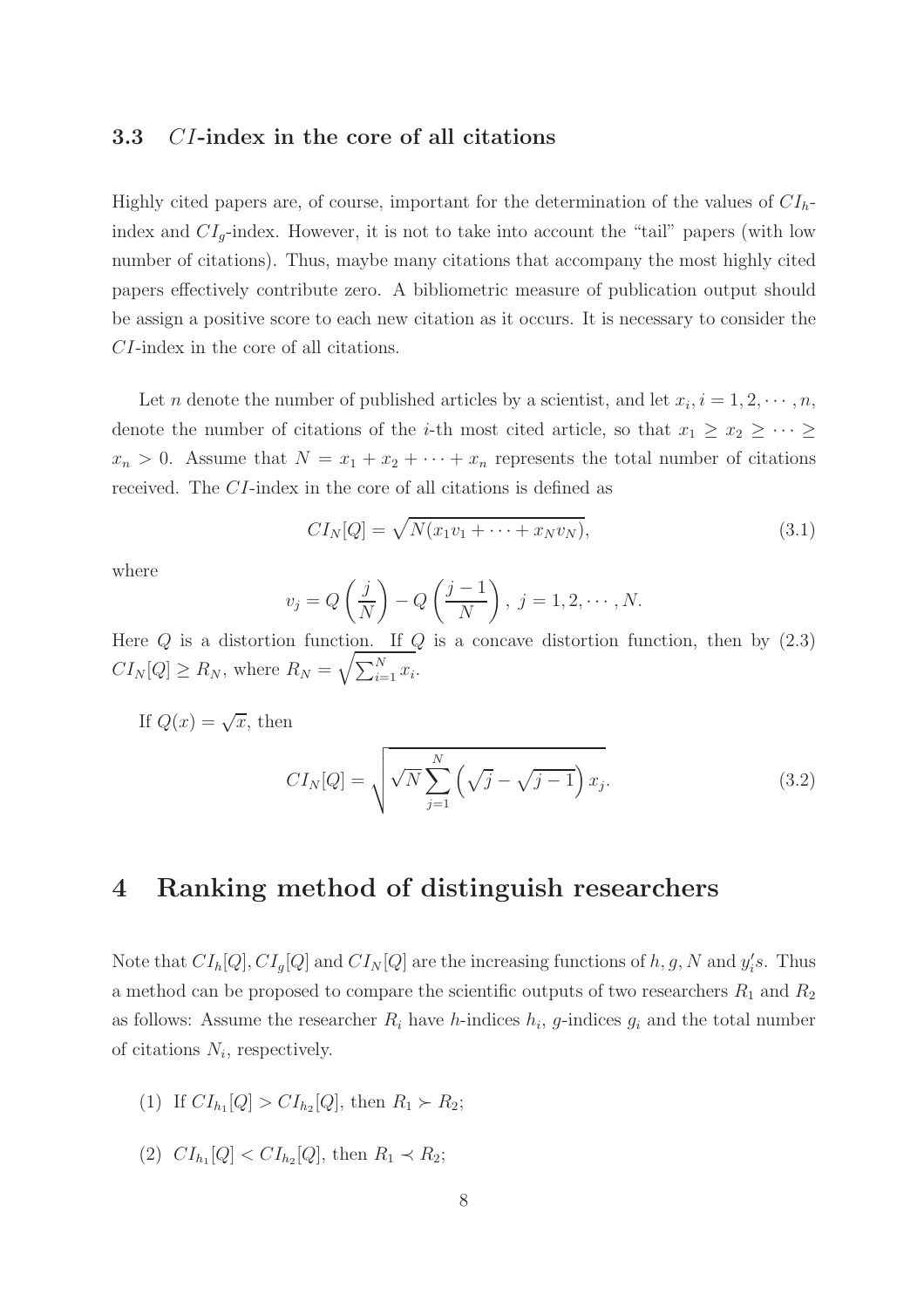- (3)  $CI_{h_1}[Q] = CI_{h_2}[Q]$  and  $CI_{g_1}[Q] > CI_{g_2}[Q]$ , then  $R_1 \succ R_2$ ;
- (4)  $CI_{h_1}[Q] = CI_{h_2}[Q]$  and  $CI_{g_1}[Q] < CI_{g_2}[Q]$ , then  $R_1 \prec R_2$ ;

(5) 
$$
CI_{h_1}[Q] = CI_{h_2}[Q], CI_{g_1}[Q] = CI_{g_2}[Q]
$$
 and  $CI_{N_1}[Q] > CI_{N_2}[Q]$ , then  $R_1 \succ R_2$ ;

- (6)  $CI_{h_1}[Q] = CI_{h_2}[Q]$ ,  $CI_{g_1}[Q] = CI_{g_2}[Q]$  and  $CI_{N_1}[Q] < CI_{N_2}[Q]$ , then  $R_1 \prec R_2$ ;
- (7)  $CI_{h_1}[Q] = CI_{h_2}[Q]$ ,  $CI_{g_1}[Q] = CI_{g_2}[Q]$  and  $CI_{N_1}[Q] = CI_{N_2}[Q]$ , then  $R_1 \sim R_2$ ;

where ≺ means "is ranked worse than", ≻ means "is ranked good than" and ∼ means "is equivalent to".

In order to understand this easily, below we will give two toy examples.

**Example 4.1.** Suppose that  $Q(x) = \sqrt{x}$ . (1) If  $y_1 = y_2 = 50, y_3 = 3, y_4 = 1$ , then  $h = 3$ ,  $\sharp C_h = 3$  and  $CI_h = \sqrt{\sqrt{\sqrt{25} - \frac{1}{2}}\sqrt{\frac{2}{\sqrt{2}}}}$  $\overline{3} \times [50 + (\sqrt{2} - 1) \times 50 + (\sqrt{3} - \sqrt{2}) \times 3] = 11.14;$ (2) If  $y_1 = y_2 = 50, y_3 = 3, y_4 = 3, y_5 = 1$ , then  $h = 3$ ,  $\sharp C_h = 4$  and  $CI_h = \sqrt{\sqrt{4} \times [50 + (\sqrt{2} - 1) \times 50 + (\sqrt{3} - \sqrt{2}) \times 3 + (\sqrt{4} - \sqrt{3}) \times 3]} = 12.04;$ (3) If  $y_1 = 70, y_2 = 30, y_3 = 3, y_4 = 1$ , then  $h = 3$ ,  $\sharp C_h = 3$  and  $CI_h = \sqrt{\sqrt{3} \times [70 + (\sqrt{2} - 1) \times 30 + (\sqrt{3} - \sqrt{2}) \times 3]} = 12.02;$ 

(4) If  $y_1 = 70, y_2 = 30, y_3 = 3, y_4 = 3, y_5 = 1$ , then  $h = 3$ ,  $\sharp C_h = 4$  and

$$
CI_h = \sqrt{\sqrt{4} \times [70 + (\sqrt{2} - 1) \times 30 + (\sqrt{3} - \sqrt{2}) \times 3 + (\sqrt{4} - \sqrt{3}) \times 3]} = 12.98;
$$

(5) If  $y_1 = 90, y_2 = 10, y_3 = 3, y_4 = 1$ , then  $h = 3$ ,  $\sharp C_h = 3$  and

$$
CI_h = \sqrt{\sqrt{3} \times \left[ 90 + \left( \sqrt{2} - 1 \right) \times 10 + \left( \sqrt{3} - \sqrt{2} \right) \times 3 \right]} = 12.83;
$$

(6) If  $y_1 = 90, y_2 = 10, y_3 = 3, y_4 = 3, y_5 = 1$ , then  $h = 3$ ,  $\sharp C_h = 4$  and

$$
CI_h = \sqrt{\sqrt{4} \times \left[90 + \left(\sqrt{2} - 1\right) \times 10 + \left(\sqrt{3} - \sqrt{2}\right) \times 3 + \left(\sqrt{4} - \sqrt{3}\right) \times 3\right]} = 13.85;
$$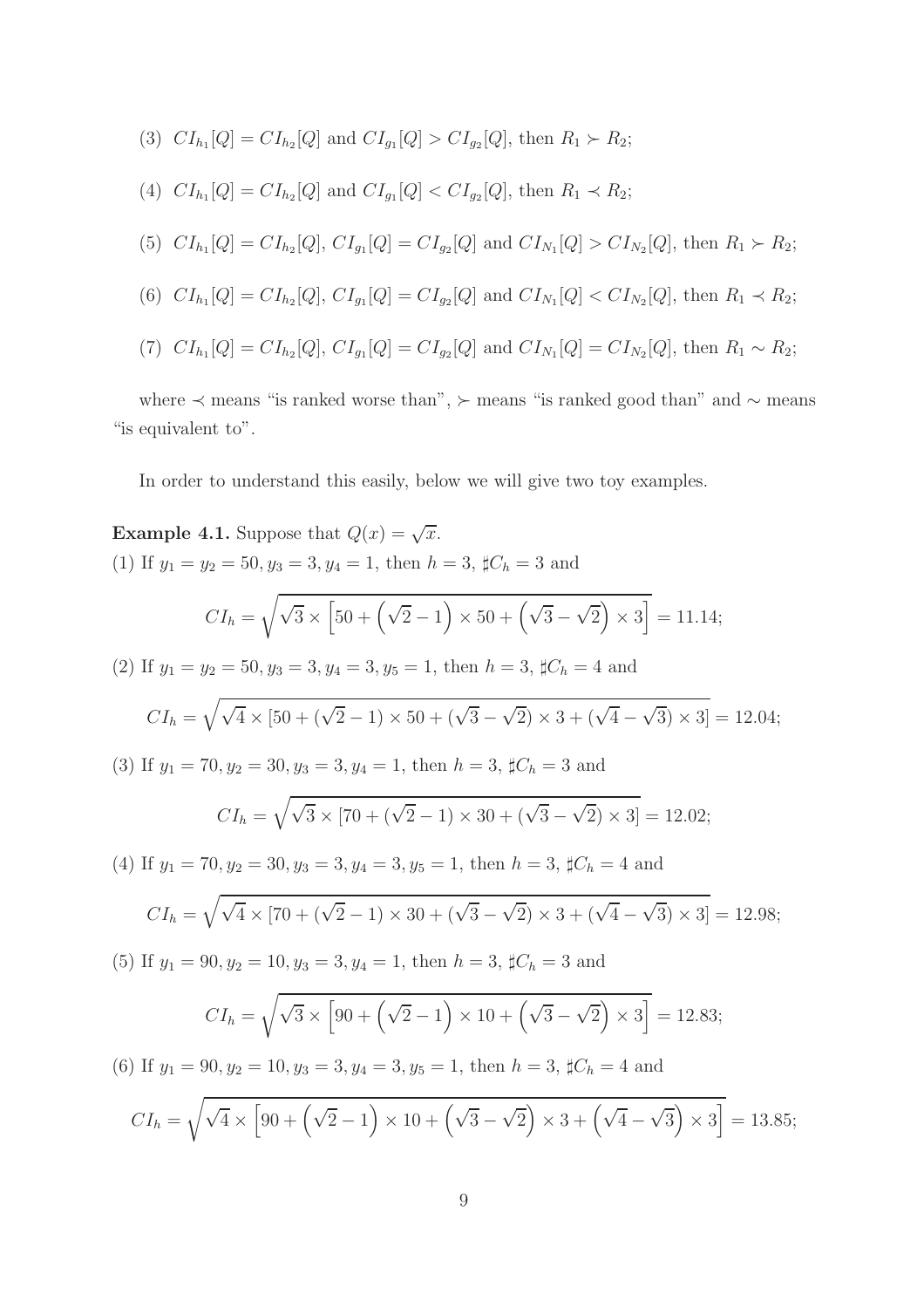(7) If  $y_1 = 40, y_2 = 30, y_3 = 20, y_4 = 13, y_5 = 4$ , then  $h = 4$ ,  $\sharp C_h = 4$  and

$$
CI_h = \sqrt{\sqrt{4} \times \left[40 + \left(\sqrt{2} - 1\right) \times 30 + \left(\sqrt{3} - \sqrt{2}\right) \times 20 + \left(\sqrt{4} - \sqrt{3}\right) \times 13\right]} = 11.16;
$$

(8) If  $y_1 = \cdots = y_{10} = 10, y_{11} = 3$ , then  $h = 10$ ,  $\sharp C_h = 10$  and  $CI_h = \sqrt{10 \times 10} = 10$ ; (9) If  $y_1 = 100, y_2 = 3, y_2 = 1$ , then  $h = 2$ ,  $\sharp C_h = 2$  and

$$
CI_h = \sqrt{\sqrt{2} \times \left[100 + \left(\sqrt{2} - 1\right) \times 3\right]} = 11.97;
$$

(10) If  $y_1 = 103, y_2 = 1$ , then  $h = 1$ ,  $\sharp C_h = 1$  and  $CI_h = \sqrt{103} = 10.15$ . Note that the cases (1),(3) and (5) have the same  $h = 3$ ,  $\sharp C_h = 3$  and  $R = \sqrt{103}$ , but with different  $CI_h$ -index; the cases (2),(4) and (6) have the same  $h = 3$ ,  $\sharp C_h = 4$  and  $R_m = \sqrt{106}$ , but with different  $CI_h$ -indices. Finally, we get that

$$
R_8 \prec R_{10} \prec R_1 \prec R_7 \prec R_9 \prec R_3 \prec R_2 \prec R_5 \prec R_4 \prec R_6.
$$

**Example 4.2.** Suppose that  $Q(x) = \sqrt{x}$ . (1) If  $y_1 = \cdots = y_{10} = 10, y_{11} = 0$ , then  $h = 10$ ,  $\sharp C_h = 10, g = 10$  and

$$
CI_h = \sqrt{10 \times 10} = 10, \ CI_g = \sqrt{10 \times 10} = 10;
$$

(2) If  $y_1 = \cdots = y_4 = 25, y_5 = 0$ , then  $h = 4$ ,  $\sharp C_h = 4, g = 10$  and

$$
CI_h = \sqrt{\sqrt{4} \times \left[25 + \left(\sqrt{2} - 1\right) \times 25 + \left(\sqrt{3} - \sqrt{2}\right) \times 25 + \left(\sqrt{4} - \sqrt{3}\right) \times 25\right]} = 10;
$$
  

$$
CI_g = \sqrt{\sqrt{10} \times \left[25 + \left(\sqrt{2} - 1\right) \times 25 + \left(\sqrt{3} - \sqrt{2}\right) \times 25 + \left(\sqrt{4} - \sqrt{3}\right) \times 25\right]} = 12.57;
$$
  
(3) If  $y_1 = y_2 = 50$ ,  $y_3 = 0$ , then  $h = 2$ ,  $\sharp C_h = 2$ ,  $g = 10$  and  

$$
CI_h = \sqrt{\sqrt{2} \times \left[50 + \left(\sqrt{2} - 1\right) \times 50\right]} = 10;
$$

$$
CI_g = \sqrt{\sqrt{10} \times \left[50 + \left(\sqrt{2} - 1\right) \times 50\right]} = 14.95;
$$

(4) If  $y_1 = 100, y_2 = 0$ , then  $h = 1$ ,  $\sharp C_h = 1$ ,  $g = 10$ ,  $CI_h = 10$  and  $CI_g = 17.78$ . From the calculation results above, we see that the cases  $(1)-(4)$  have the same  $CI<sub>h</sub>$ , but with different  $CI_g$ . More precisely, we find that  $R_1 \prec R_2 \prec R_3 \prec R_4$ .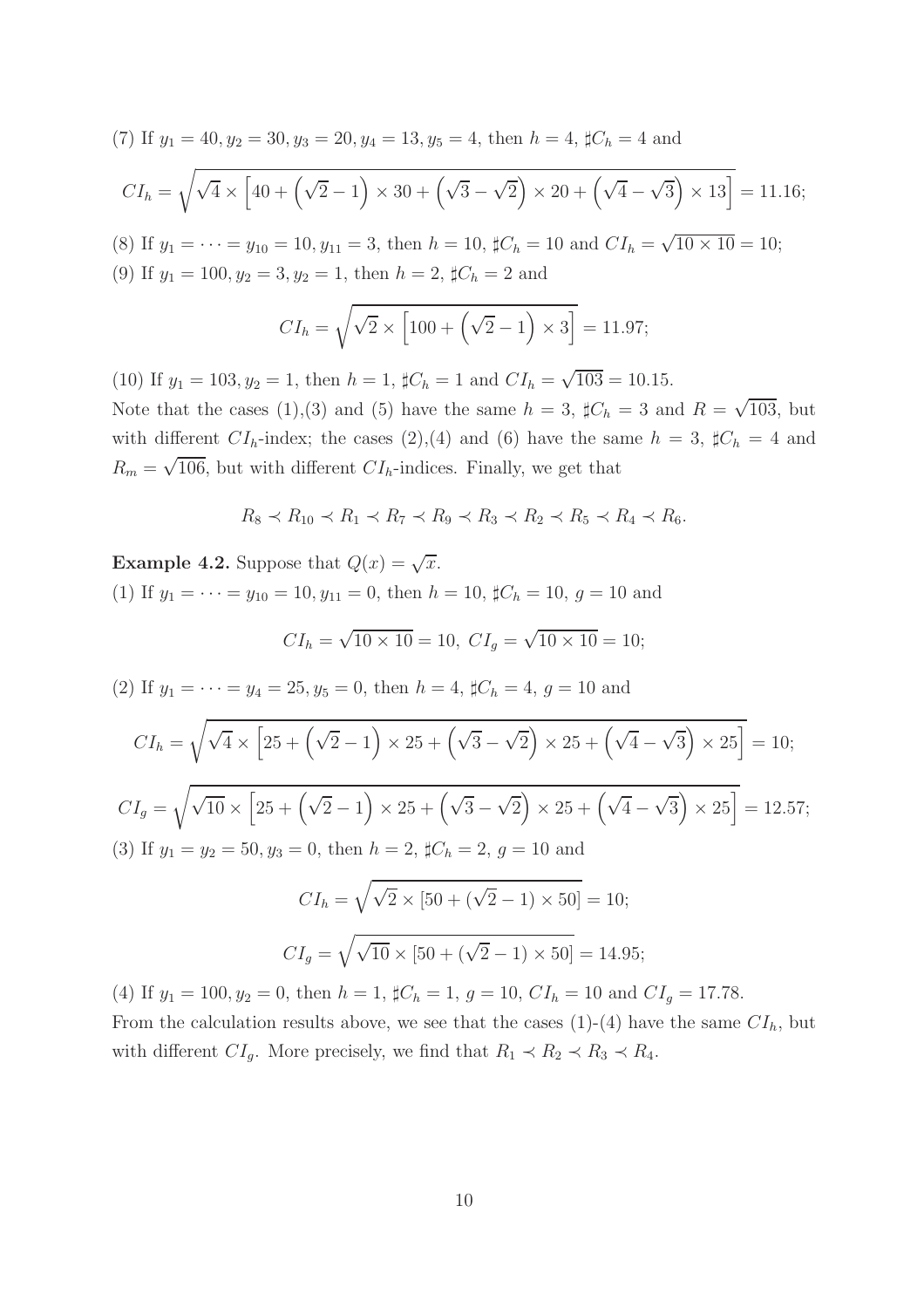# 5 Concluding remarks

Based on the Choquet integral and the foundation of the  $h$ -index and  $q$ -index we have introduced the CI-indices within the h-core and  $q$ -core, and then we consider the CI-index in the core of all citations. These new indices eliminate some of the disadvantages of the h-index, g-index, A-index and R-index and has a notable feature that highly cited papers have highly weights and lowly cited papers have lowly weights. After that, we propose a new method to compare the academic achievements of two researchers. This research has not taken into account the effect of multiple authorship as in Hirsch (2010, 2019) and the effect of self-citation as in Bartneck and Kokkelmans (2011) and others which could be an excellent direction for further research. We hope that this new CI-index will be further studied and used in practical assessments.

Acknowledgements. The research was supported by the National Natural Science Foundation of China (No. 11571198).

# References

- [1] Alonso. S., Cabrerizo, F. J., Herrera-Viedma, E. and Herrera, F. (2010). hg-index: a new index to characterize the scientific output of researchers based on the h- and g-indices. Scientometrics 82, 391-400.
- [2] Anderson, T. R., Hankin, R. S. and Killworth, D. (2008). Beyond the Durfee square: Enhancing the  $h$ -index to score total publication output. Scientometrics 76(3), 577-588.
- [3] Anonymous (2005). Data point. Science 309(5738), 1181.
- [4] Ball, P. (2005). Index aims for fair ranking of scientists. Nature 436(7053), 900.
- [5] Bartneck, C. and Kokkelmans, S. (2011). Detecting h-index manipulation through self-citation analysis. Scientometrics 87, 85-98.
- [6] Bornmann, L., Mutz, R., Hug, S. and Daniel, H. (2011). A multilevel meta-analysis of studies reporting correlations between the h index and 37 different hindex variants. Journal of Informetrics 5(3), 346-359.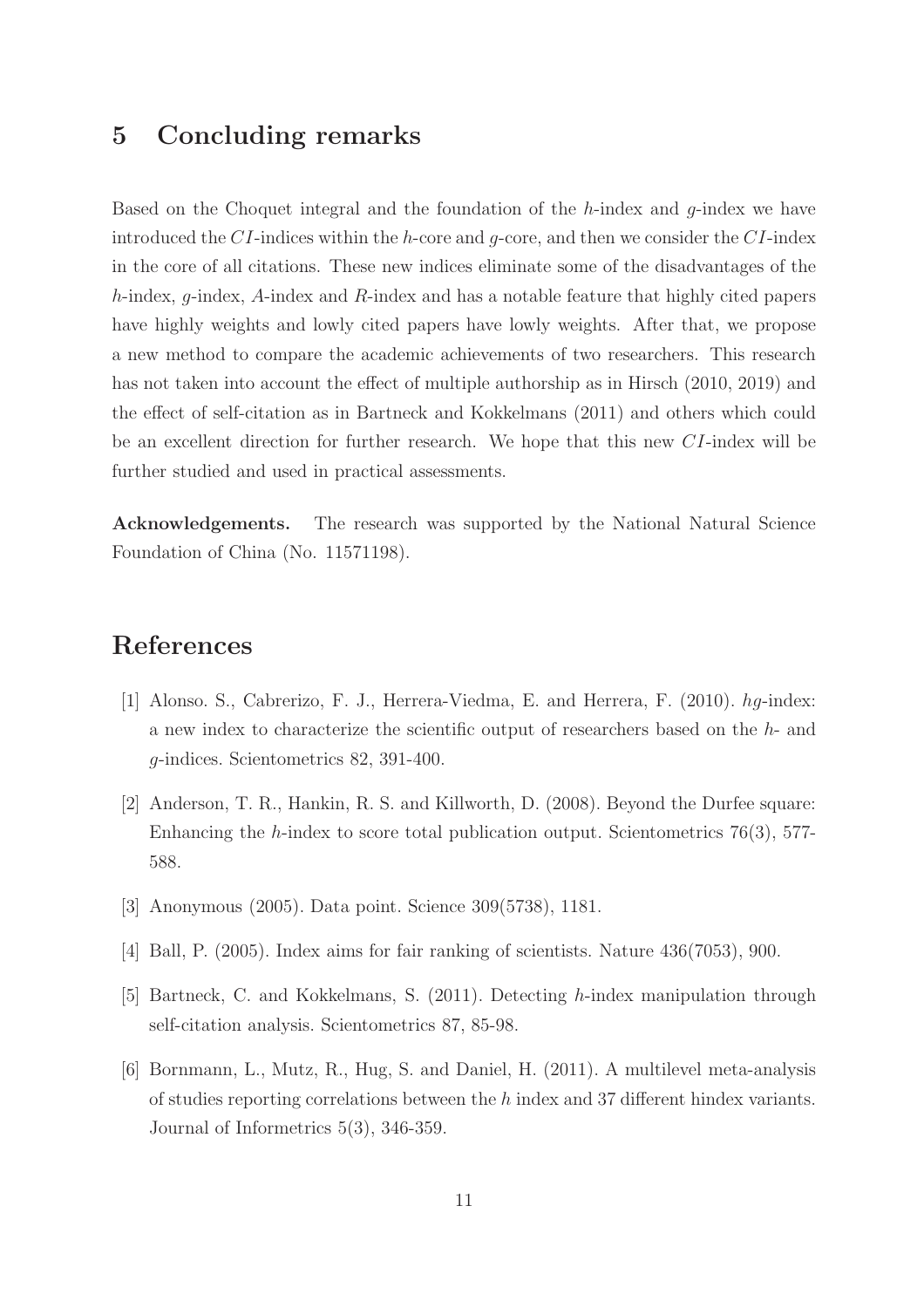- [7] Denneberg, D. (1994). Non-additive Measure and Integral. Theory and Decision Library 27, Kluwer Academic Publilshers.
- [8] Egghe, L.  $(2006a)$ . How to improve the *h*-index. The Scientist  $20(3)$ ,  $315-321$ .
- [9] Egghe, L. (2006b). An improvment of the H-index: the G-index. ISSI Newsletter  $2(1), 8-9.$
- [10] Egghe, L. and Rousseau, R. (2008). An h-index weighted by citation impact. Information Processing and Management 44, 770-780.
- [11] Hirsch, J. E. (2005). An index to quantify an individual's scientific research output. Proceedings of the National Academy of Sciences of the USA 102(46), 16569-16572.
- [12] Hirsch, J. E. (2007). Does the h index have predictive power? Proceedings of the National Academy of Sciences of the United States of America 104(49), 19193-19198.
- [13] Hirsch, J. E. (2010). An index to quantify an individual's scientific research output that takes into account the effect of multiple coauthorship. Scientometrics 85, 741- 754.
- [14] Hirsch, J. E. (2019).  $h_{\alpha}$ : An index to quantify an individual's scientifc leadership. Scientometrics 118(2), 673-686.
- [15] Jin, B. H. (2006). H-index: an evaluation indicator proposed by scientist. Science Focus 1(1), 8-9.
- [16] Jin, B., Liang, L., Rousseau, R. and Egghe, L. (2007). The R- and AR-indices: complementing the h-index. Chinese Science Bulletin 52(6), 855-863.
- [17] Perry, M. and Reny, J. (2016). How to count citations if you must. American Economic Review 106 (9), 2722-2741.
- [18] Schreiber, M. (2010). Revisiting the g-Index: The average number of citations in the g-core. Journal of the American Society for Information Science and Technology 61(1), 169-174.
- [19] Sha, X. Y., Xu, Z. S. and Yin, C. C. (2019). Elliptical distribution-based weightdetermining method for ordered weighted averaging operators. International Journal of Intelligent Systems 34, 858-877.
- [20] Yaari, M. E. (1987). The dual theory of choice under risk. Econometrica 55, 95-115.